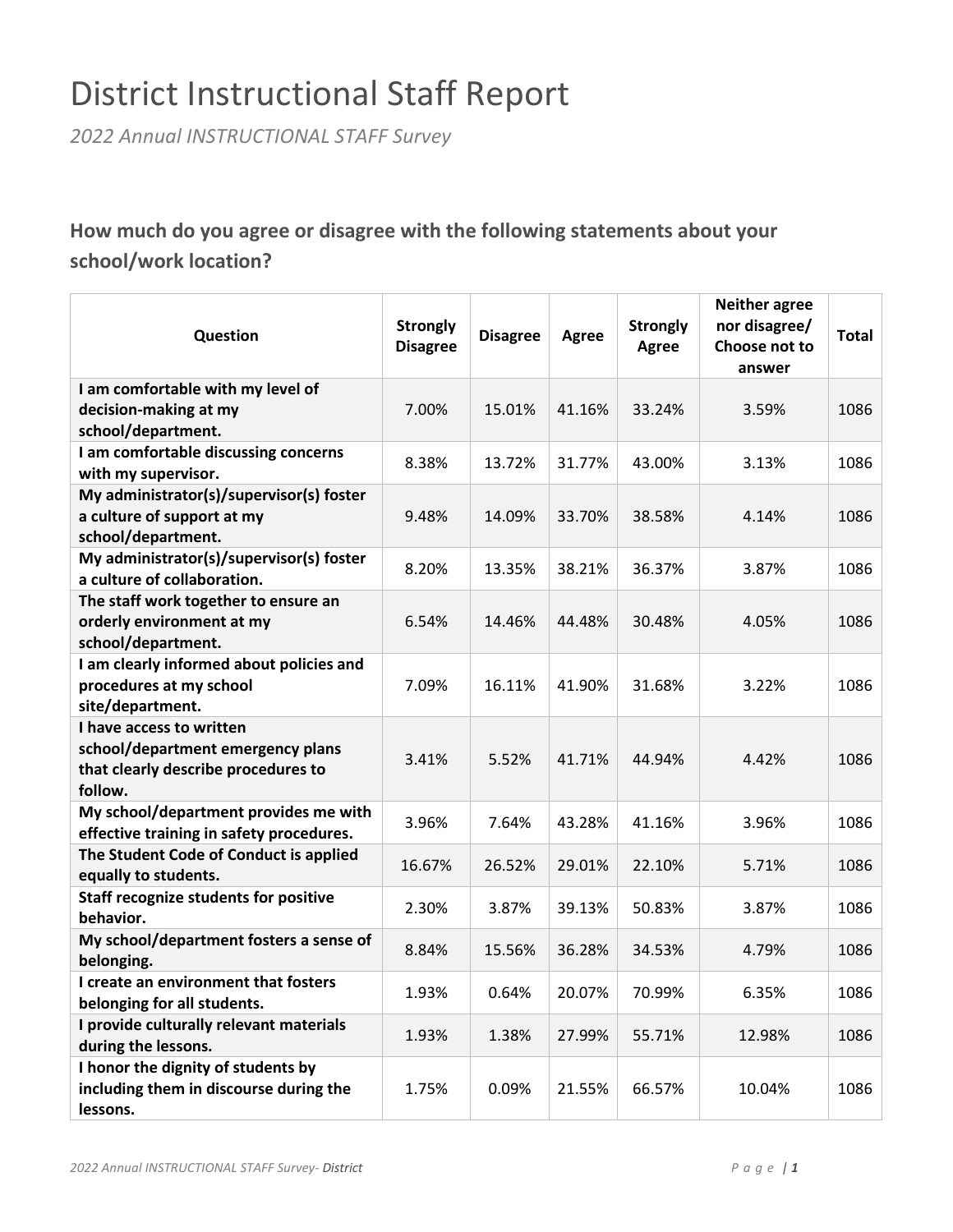**How much do you agree or disagree with the following statements? Please select Yes or No. In this school year, I have been or have felt uncomfortable because of the words or actions of others about:**

| <b>Question</b>                 | <b>Yes</b> | <b>No</b> | Total |
|---------------------------------|------------|-----------|-------|
| race or ethnicity               | 15.19%     | 84.81%    | 1080  |
| cultural background or religion | 11.85%     | 88.15%    | 1080  |
| physical or mental abilities    | 9.54%      | 90.46%    | 1080  |
| sexuality                       | 9.72%      | 90.28%    | 1080  |
| identity                        | 9.63%      | 90.37%    | 1080  |

**How much do you agree or disagree with the following statements?**

| Question                                                                                                                                    | <b>Strongly</b><br><b>Disagree</b> | <b>Disagree</b> | <b>Agree</b> | <b>Strongly</b><br><b>Agree</b> | Neither agree nor<br>disagree/ Choose<br>not to answer | <b>Total</b> |
|---------------------------------------------------------------------------------------------------------------------------------------------|------------------------------------|-----------------|--------------|---------------------------------|--------------------------------------------------------|--------------|
| I am comfortable helping parents<br>support their children's learning at<br>home.                                                           | 1.22%                              | 2.82%           | 38.40%       | 52.86%                          | 4.69%                                                  | 1065         |
| I have the appropriate training to<br>address social-emotional and/or<br>behavioral needs of students.                                      | 6.29%                              | 15.40%          | 43.76%       | 29.20%                          | 5.35%                                                  | 1065         |
| I am provided with appropriate<br>resources and support to use<br>technology to help me improve the<br>delivery of instruction or services. | 3.94%                              | 9.01%           | 43.57%       | 39.06%                          | 4.41%                                                  | 1065         |
| After reviewing student data, I am<br>comfortable making instructional<br>decisions and/or changes to<br>accelerate student growth.         | 1.03%                              | 2.35%           | 36.81%       | 52.96%                          | 6.85%                                                  | 1065         |
| I consistently use student data from<br>classwork and assessments to guide<br>my instruction.                                               | 1.03%                              | 1.97%           | 35.12%       | 53.90%                          | 7.98%                                                  | 1065         |
| Our school has the appropriate<br>staffing to support students with<br>special needs or disabilities.                                       | 23.94%                             | 30.14%          | 23.66%       | 16.34%                          | 5.92%                                                  | 1065         |
| I have appropriate training to use<br>materials and resources to serve<br>students with disabilities.                                       | 5.82%                              | 15.87%          | 40.19%       | 30.80%                          | 7.32%                                                  | 1065         |
| I have appropriate training to use<br>materials and resources to serve<br>English Language Learners (ELL).                                  | 5.73%                              | 13.80%          | 41.60%       | 28.17%                          | 10.70%                                                 | 1065         |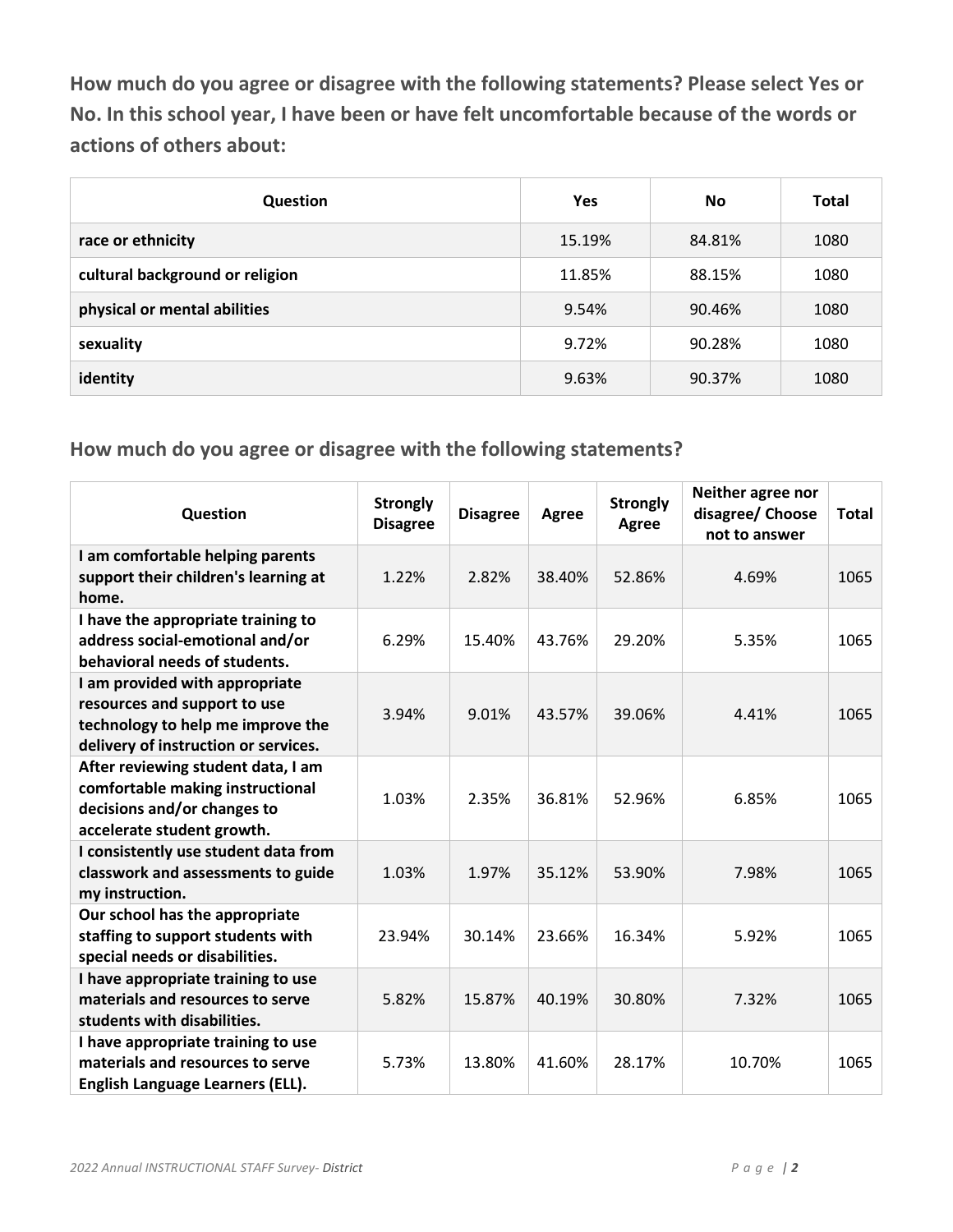**Please indicate the frequency of use for communication between parents/families and yourself.**

| Question                                                                            | Once a<br>week | Twice a<br>week | Three<br>times a<br>week | More than<br>three times a<br>week | <b>Not</b><br>applicable | Total |
|-------------------------------------------------------------------------------------|----------------|-----------------|--------------------------|------------------------------------|--------------------------|-------|
| Text message and/or<br><b>Communication app such as Class</b><br>Dojo, Remind, etc. | 20.44%         | 8.99%           | 6.72%                    | 22.89%                             | 40.96%                   | 1057  |
| <b>Emails</b>                                                                       | 36.80%         | 10.60%          | 8.61%                    | 22.80%                             | 21.19%                   | 1057  |
| <b>Blackboard</b>                                                                   | 13.81%         | 2.84%           | 1.61%                    | 19.11%                             | 62.63%                   | 1057  |
| <b>Parent Portal</b>                                                                | 16.65%         | 4.26%           | 2.37%                    | 12.30%                             | 64.43%                   | 1057  |
| <b>Telephone calls</b>                                                              | 48.06%         | 7.00%           | 3.69%                    | 8.42%                              | 32.83%                   | 1057  |
| Other                                                                               | 7.10%          | 1.14%           | 0.38%                    | 5.87%                              | 85.53%                   | 1057  |
| <b>Teacher Newsletter</b>                                                           | 18.54%         | 0.47%           | 0.28%                    | 1.80%                              | 78.90%                   | 1057  |

**How much do you agree or disagree with the following statements?**

| <b>Question</b>                                                            | <b>Strongly</b><br><b>Disagree</b> | <b>Disagree</b> | Agree  | <b>Strongly</b><br>Agree | Neither agree nor<br>disagree/ Choose<br>not to answer | <b>Total</b> |
|----------------------------------------------------------------------------|------------------------------------|-----------------|--------|--------------------------|--------------------------------------------------------|--------------|
| This school communicates with<br>parents in a timely and ongoing<br>basis. | 2.56%                              | 6.93%           | 45.49% | 39.51%                   | 5.51%                                                  | 1053         |
| I receive District-level<br>messaging and information to<br>feel informed. | 3.23%                              | 6.37%           | 50.95% | 35.74%                   | 3.71%                                                  | 1052         |

**Rate your level of knowledge and understanding about: (0 being the least and 10 being the most)**

| Question                                                                         | Mean | Count |
|----------------------------------------------------------------------------------|------|-------|
| using the Multi-Tiered System of Support (MTSS)                                  | 7.25 | 1007  |
| adjusting my instruction based on an ESE child's Individual Education Plan (IEP) | 8.29 | 1024  |
| <b>Professional Learning Communities (PLC)</b>                                   | 7.93 | 1004  |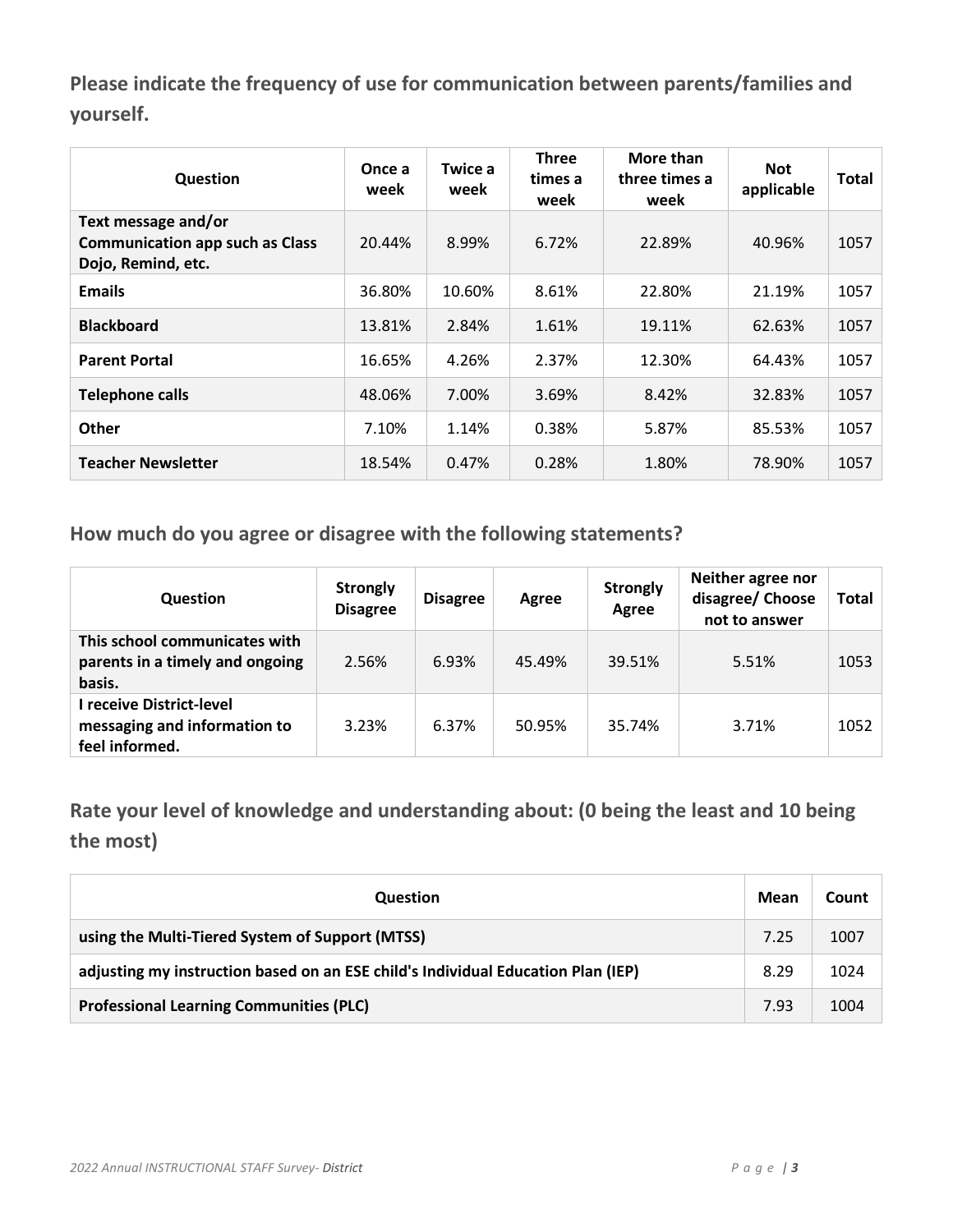**Choose the top four strategies you use most often to close the achievement gap for all students (i.e. Black, Hispanic, ELL, SWD, High/Low Socio-Economic Status)**

| <b>Question</b>                                                                                           | Percentage |
|-----------------------------------------------------------------------------------------------------------|------------|
| Providing small group instruction                                                                         | 24.63%     |
| <b>Recommending kids for Advance Work Classes/Accelerated Courses</b>                                     | 2.92%      |
| Making instructional changes based on the data                                                            | 24.01%     |
| <b>Mentoring</b>                                                                                          | 5.50%      |
| Using effective classroom management skills                                                               | 35.19%     |
| Providing instructional materials that reflect students' cultural backgrounds, ethnicity, and<br>identity | 7.74%      |
| <b>Total</b>                                                                                              | 2907       |

#### **How much do you agree or disagree with the following statements?**

| Question                                                                                                                                                                                                           | <b>Strongly</b><br><b>Disagree</b> | <b>Disagree</b> | Agree  | <b>Strongly</b><br>Agree | <b>Neither agree</b><br>nor disagree/<br>Choose not<br>to answer | <b>Total</b> |
|--------------------------------------------------------------------------------------------------------------------------------------------------------------------------------------------------------------------|------------------------------------|-----------------|--------|--------------------------|------------------------------------------------------------------|--------------|
| This school encourages students to take<br>challenging classes regardless of their<br>race, ethnicity, nationality, and/or cultural<br>background (e.g. honor level courses,<br>gifted courses, AP or IB courses). | 3.59%                              | 5.53%           | 31.55% | 34.17%                   | 25.15%                                                           | 1030         |
| This school/department provides the<br>materials, resources, and training<br>necessary for me to support students'<br>social, emotional, and behavioral needs.                                                     | 6.97%                              | 20.62%          | 46.56% | 20.81%                   | 5.03%                                                            | 1033         |
| This school/department places a priority<br>on helping students with their social,<br>emotional, and behavioral problems.                                                                                          | 7.95%                              | 17.15%          | 44.48% | 24.71%                   | 5.72%                                                            | 1032         |
| The mental and physical well-being of<br>staff is a priority.                                                                                                                                                      | 16.49%                             | 21.17%          | 33.85% | 22.34%                   | 6.15%                                                            | 1025         |
| <b>Mental Health Services were available to</b><br>students/families I referred, when<br>needed.                                                                                                                   | 4.87%                              | 10.71%          | 41.48% | 24.44%                   | 18.50%                                                           | 1027         |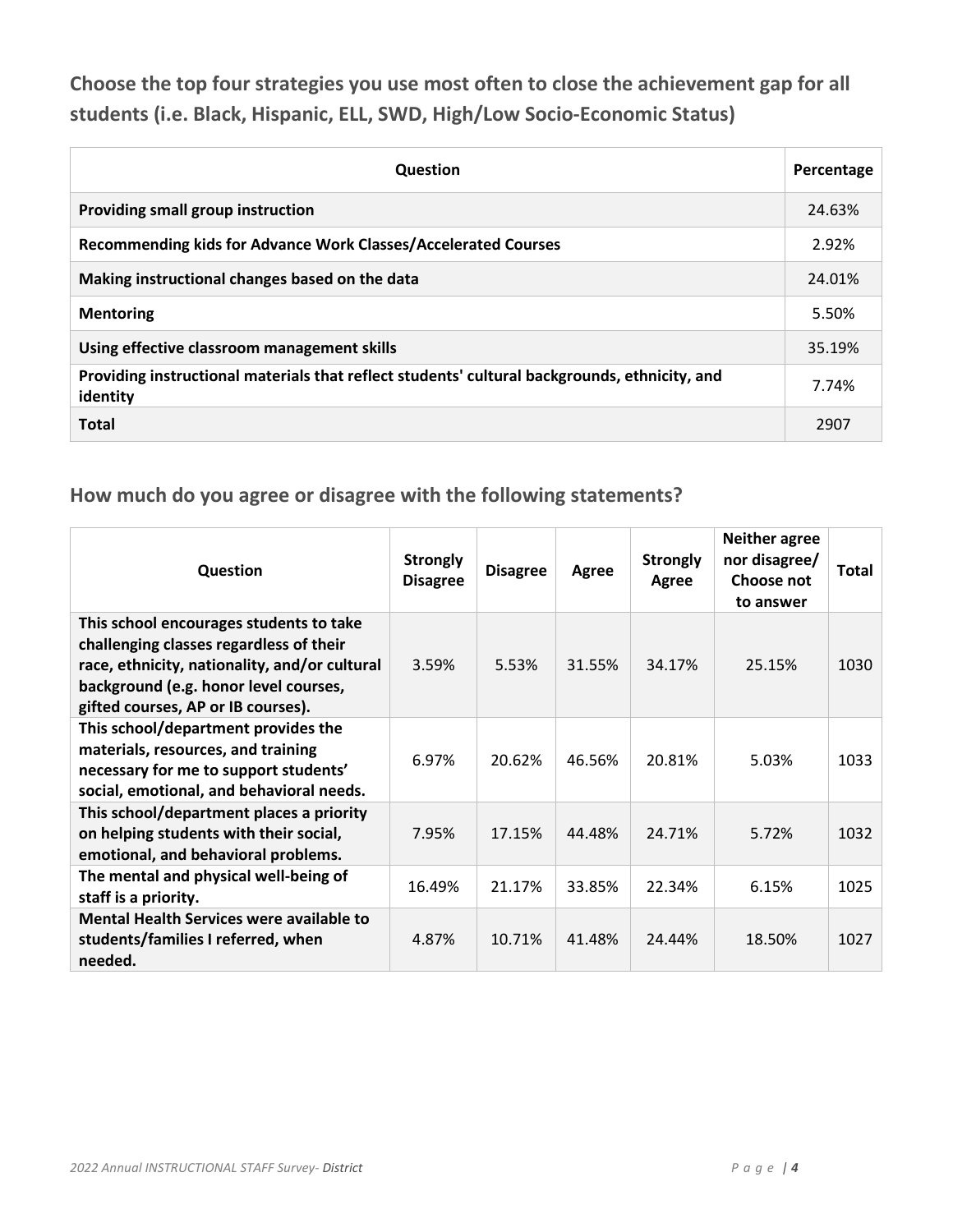**How much do you agree or disagree with the following statements about your school/worksite?**

| Question                                                                                 | <b>Strongly</b><br><b>Disagree</b> | <b>Disagree</b> | Agree  | <b>Strongly</b><br>Agree | <b>Neither agree</b><br>nor disagree/<br>Choose not to<br>answer | Total |
|------------------------------------------------------------------------------------------|------------------------------------|-----------------|--------|--------------------------|------------------------------------------------------------------|-------|
| My school/work site has<br>adequate heating, cooling,<br>and/or lighting systems.        | 3.69%                              | 8.36%           | 45.09% | 40.91%                   | 1.94%                                                            | 1029  |
| When there is an issue/problem<br>with facilities it is addressed in a<br>timely manner. | 4.57%                              | 9.14%           | 44.22% | 38.78%                   | 3.30%                                                            | 1029  |
| I have access to adequate<br>personal protection equipment<br>due to COVID.              | 4.18%                              | 6.41%           | 42.76% | 36.35%                   | 10.30%                                                           | 1029  |
| <b>Adequate COVID safety</b><br>precautions are taken at my<br>school/work site.         | 6.61%                              | 12.24%          | 40.62% | 32.26%                   | 8.26%                                                            | 1029  |

**I am actively seeking my Reading Endorsement/Certification.**

| I am actively seeking my Reading Endorsement/Certification. | Percentage |
|-------------------------------------------------------------|------------|
| <b>Yes</b>                                                  | 8.87%      |
| Not applicable for my position                              | 31.29%     |
| <b>No</b>                                                   | 25.15%     |
| I have completed my Reading Endorsement/Certification       | 34.70%     |
| <b>Total</b>                                                | 1026       |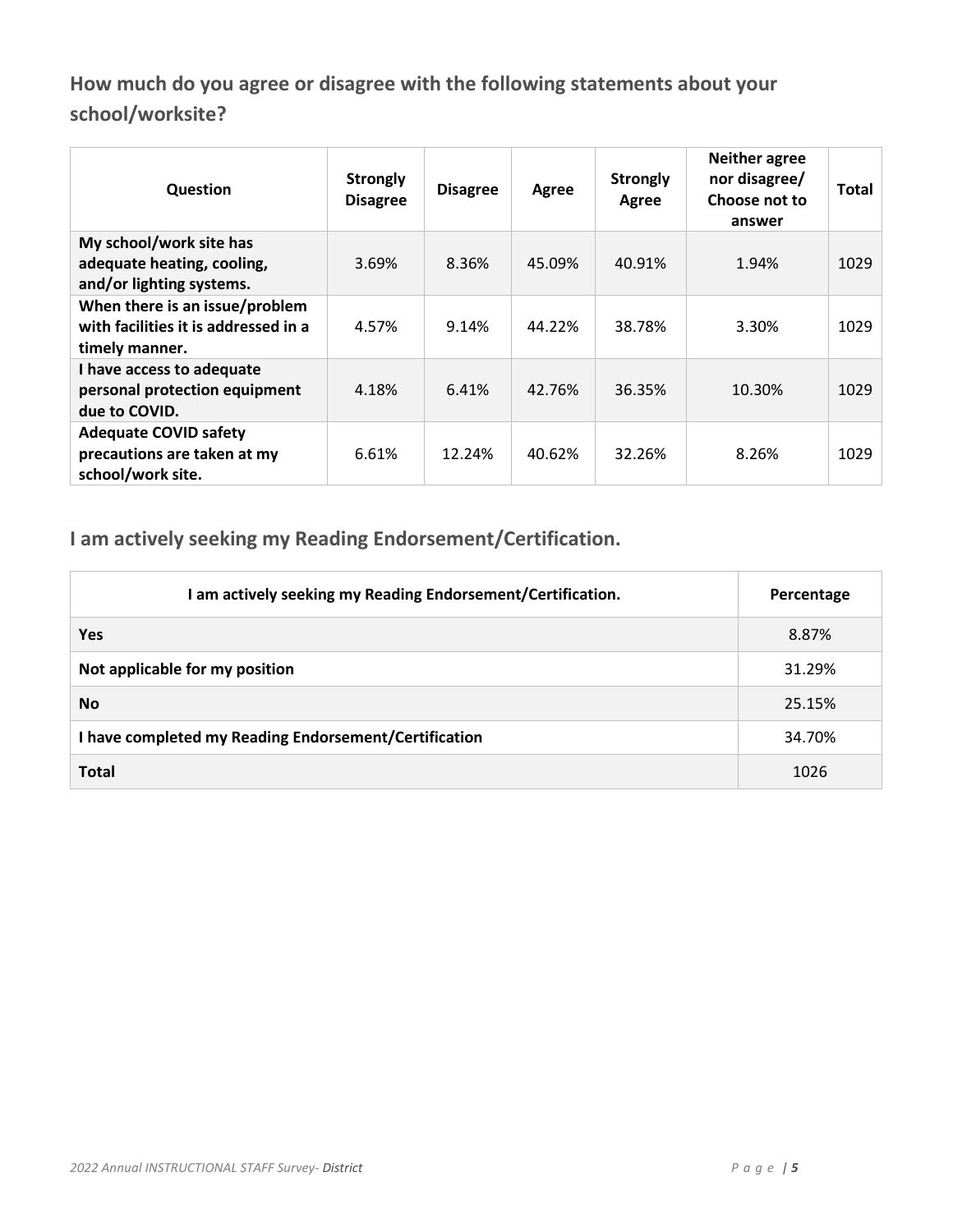**The next question is designed to gather information about your professional learning interests. This question eliminates an additional Professional Learning Needs Assessment Survey. Please select all Professional Learning choices that you are interested in.**

| Question                                                                                                                             | Percentage |
|--------------------------------------------------------------------------------------------------------------------------------------|------------|
| <b>High Expertise Teaching</b>                                                                                                       | 6.60%      |
| <b>Adopted Curriculum</b>                                                                                                            | 4.16%      |
| <b>Blackboard for Instruction</b>                                                                                                    | 4.48%      |
| <b>Data Dashboards</b>                                                                                                               | 4.02%      |
| <b>BEST Standards</b>                                                                                                                | 7.60%      |
| <b>New Teacher Support (1-3 years)</b>                                                                                               | 2.27%      |
| <b>Writing workshop</b>                                                                                                              | 5.42%      |
| Effective Professional Learning Communities (PLC)/Collaborative Planning Teams (CPT)                                                 | 4.91%      |
| Visible Learning (including Learning Intentions and Success Criteria)                                                                | 4.27%      |
| Using data to inform instruction (including data chats, using the i-Ready Toolbox)                                                   | 4.16%      |
| <b>Reading Endorsement: Competency 5</b>                                                                                             | 1.43%      |
| <b>Reading Endorsement: Competency 4</b>                                                                                             | 0.95%      |
| <b>Reading Endorsement: Competency 3</b>                                                                                             | 0.83%      |
| <b>Reading Endorsement: Competency 2</b>                                                                                             | 0.80%      |
| <b>Reading Endorsement: Competency 1</b>                                                                                             | 0.95%      |
| <b>Restorative Strategies</b>                                                                                                        | 4.45%      |
| <b>Safety and Security</b>                                                                                                           | 2.55%      |
| Science workshop (including standards-based instruction)                                                                             | 3.10%      |
| SEL (social-emotional learning) / Trauma-informed care                                                                               | 6.51%      |
| <b>Small group instructional strategies</b>                                                                                          | 9.90%      |
| Social Studies workshop (including standards-based instruction, best practice for high school<br>research, document-based questions) | 1.86%      |
| <b>TEAMS and/or ZOOM</b>                                                                                                             | 3.01%      |
| <b>Equity, Belonging and Dignity</b>                                                                                                 | 3.50%      |
| <b>Arts Integration/Experimental Learning</b>                                                                                        | 4.53%      |
| <b>Classroom/Behavior management</b>                                                                                                 | 7.75%      |
| <b>Total</b>                                                                                                                         | 3486       |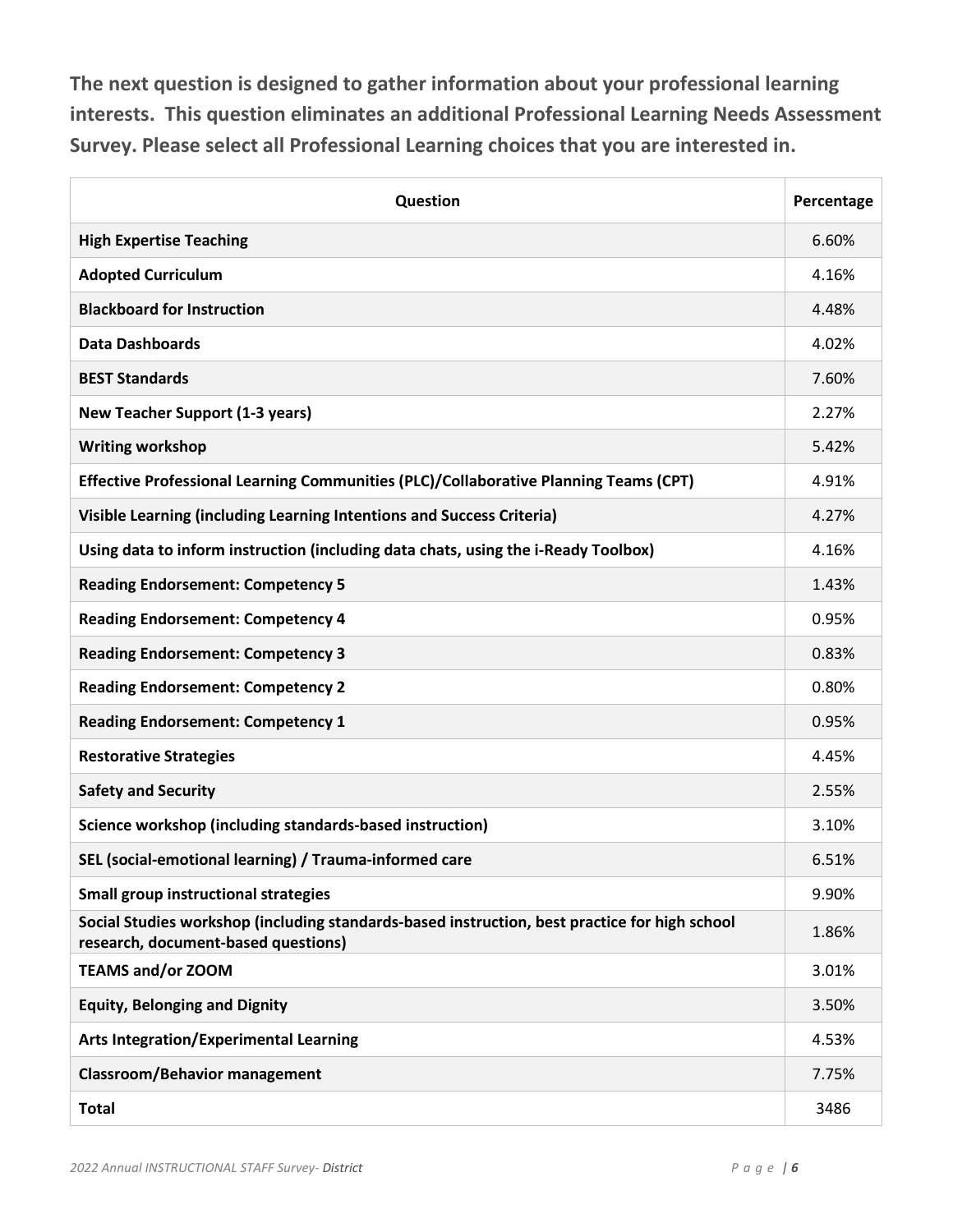# District Classified Staff Report

*2022 Annual CLASSIFIED STAFF Survey*

## **How much do you agree or disagree with the following statements about your school/work location?**

| Question                                                               | <b>Strongly</b><br><b>Disagree</b> | <b>Disagree</b> | Agree  | <b>Strongly</b><br>Agree | <b>Neither agree</b><br>nor disagree/<br>Choose not to<br>answer | <b>Total</b> |
|------------------------------------------------------------------------|------------------------------------|-----------------|--------|--------------------------|------------------------------------------------------------------|--------------|
| I am comfortable with my level of                                      |                                    |                 |        |                          |                                                                  |              |
| decision-making at my                                                  | 6.45%                              | 8.29%           | 40.55% | 40.55%                   | 4.15%                                                            | 217          |
| school/department.                                                     |                                    |                 |        |                          |                                                                  |              |
| I am comfortable discussing concerns                                   | 8.76%                              | 8.76%           | 34.10% | 46.54%                   | 1.84%                                                            | 217          |
| with my supervisor.                                                    |                                    |                 |        |                          |                                                                  |              |
| My administrator(s)/supervisor(s) foster<br>a culture of support at my | 8.76%                              | 12.44%          | 36.87% | 37.79%                   | 4.15%                                                            | 217          |
| school/department.                                                     |                                    |                 |        |                          |                                                                  |              |
| My administrator(s)/supervisor(s) foster                               |                                    |                 |        |                          |                                                                  |              |
| a culture of collaboration.                                            | 8.76%                              | 11.52%          | 37.33% | 35.48%                   | 6.91%                                                            | 217          |
| The staff work together to ensure an                                   |                                    |                 |        |                          |                                                                  |              |
| orderly environment at my                                              | 10.14%                             | 13.82%          | 39.63% | 32.72%                   | 3.69%                                                            | 217          |
| school/department.                                                     |                                    |                 |        |                          |                                                                  |              |
| I am clearly informed about policies and                               |                                    |                 |        |                          |                                                                  |              |
| procedures at my school                                                | 7.83%                              | 20.74%          | 41.01% | 26.27%                   | 4.15%                                                            | 217          |
| site/department.                                                       |                                    |                 |        |                          |                                                                  |              |
| I have access to written                                               |                                    |                 |        |                          |                                                                  |              |
| school/department emergency plans                                      | 6.45%                              | 6.91%           | 42.40% | 36.41%                   | 7.83%                                                            | 217          |
| that clearly describe procedures to                                    |                                    |                 |        |                          |                                                                  |              |
| follow.                                                                |                                    |                 |        |                          |                                                                  |              |
| My school/department provides me with                                  | 5.07%                              | 10.14%          | 43.32% | 35.94%                   | 5.53%                                                            | 217          |
| effective training in safety procedures.                               |                                    |                 |        |                          |                                                                  |              |
| I communicate with stakeholders (school                                |                                    |                 |        |                          |                                                                  |              |
| staff, parents/families) in a timely and<br>ongoing basis.             | 4.15%                              | 5.53%           | 32.26% | 43.32%                   | 14.75%                                                           | 217          |
| I have adequate resources available to                                 |                                    |                 |        |                          |                                                                  |              |
| me to carry out my job responsibilities.                               | 5.53%                              | 7.37%           | 47.00% | 35.48%                   | 4.61%                                                            | 217          |
| My school/department fosters a sense of                                |                                    |                 |        |                          |                                                                  |              |
| belonging.                                                             | 10.60%                             | 11.98%          | 35.48% | 37.33%                   | 4.61%                                                            | 217          |
| I honor the dignity of all students.                                   | 3.69%                              | 0.46%           | 17.97% | 74.19%                   | 3.69%                                                            | 217          |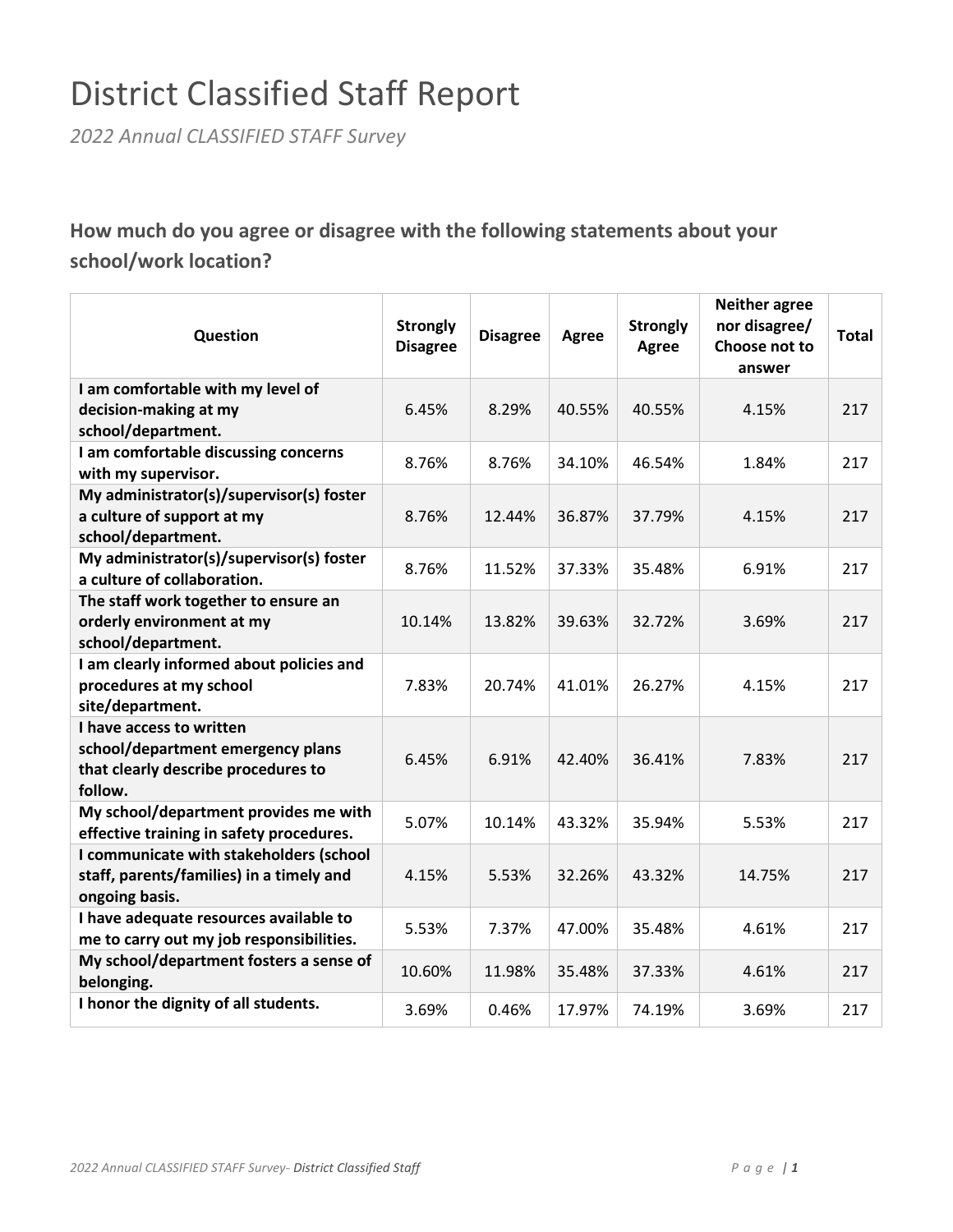**In this school year, I have been or have felt uncomfortable because of the words or actions of others about:**

| <b>Question</b>                        | <b>No</b> | <b>Yes</b> | <b>Total</b> |
|----------------------------------------|-----------|------------|--------------|
| Race or ethnicity                      | 89.81%    | 10.19%     | 216          |
| <b>Cultural background or religion</b> | 95.83%    | 4.17%      | 216          |
| <b>Physical or mental abilities</b>    | 96.76%    | 3.24%      | 216          |
| <b>Sexuality</b>                       | 94.91%    | 5.09%      | 216          |
| Identity                               | 94.91%    | 5.09%      | 216          |

#### **How much do you agree or disagree with the following statement?**

| I receive District-level messaging and information to feel informed. | Percentage |
|----------------------------------------------------------------------|------------|
| <b>Strongly Disagree</b>                                             | 2.31%      |
| <b>Strongly Agree</b>                                                | 28.70%     |
| Neither agree or disagree/ Choose not to answer                      | 4.17%      |
| <b>Disagree</b>                                                      | 6.94%      |
| <b>Agree</b>                                                         | 57.87%     |
| <b>Total</b>                                                         | 216        |

### **As a staff member, how would you like to receive messages from the School District?**

| Question            | Percentage |
|---------------------|------------|
| <b>Voice</b>        | 2.79%      |
| <b>Text message</b> | 14.88%     |
| Email               | 82.33%     |
| <b>Total</b>        | 215        |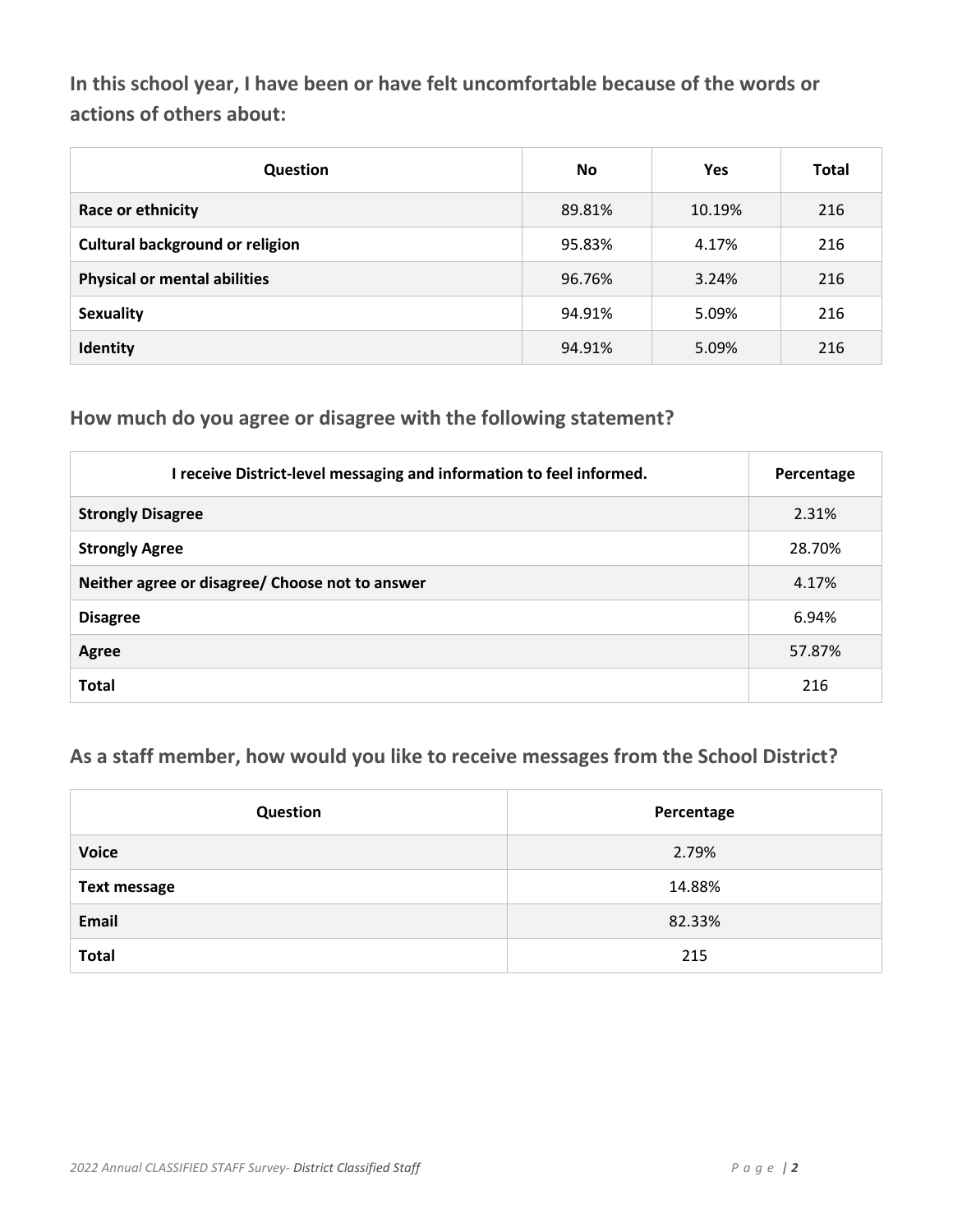**How much do you agree or disagree with the following statements about your school/work site?**

| The mental and physical well-being of staff is a priority. | Percentage |
|------------------------------------------------------------|------------|
| <b>Strongly Disagree</b>                                   | 6.07%      |
| <b>Strongly Agree</b>                                      | 35.51%     |
| Neither agree or disagree/ Choose not to answer            | 8.41%      |
| <b>Disagree</b>                                            | 14.95%     |
| Agree                                                      | 35.05%     |
| <b>Total</b>                                               | 214        |

**How much do you agree or disagree with the following statements about your school/work site?**

| Question                                                                                 | <b>Strongly</b><br><b>Disagree</b> | <b>Disagree</b> | Agree  | <b>Strongly</b><br>Agree | Neither agree or<br>disagree/ Choose<br>not to answer | Total |
|------------------------------------------------------------------------------------------|------------------------------------|-----------------|--------|--------------------------|-------------------------------------------------------|-------|
| My school/work site has<br>adequate heating, cooling,<br>and/or lighting systems.        | 1.88%                              | 9.86%           | 51.64% | 34.27%                   | 2.35%                                                 | 213   |
| When there is an issue/problem<br>with facilities it is addressed in a<br>timely manner. | 5.16%                              | 9.39%           | 48.83% | 33.33%                   | 3.29%                                                 | 213   |
| <b>Adequate COVID safety</b><br>precautions are taken at my<br>school/work site.         | 2.35%                              | 9.86%           | 50.70% | 31.92%                   | 5.16%                                                 | 213   |
| I have access to adequate<br>personal protection equipment<br>due to COVID.              | 0.94%                              | 3.29%           | 49.30% | 40.38%                   | 6.10%                                                 | 213   |